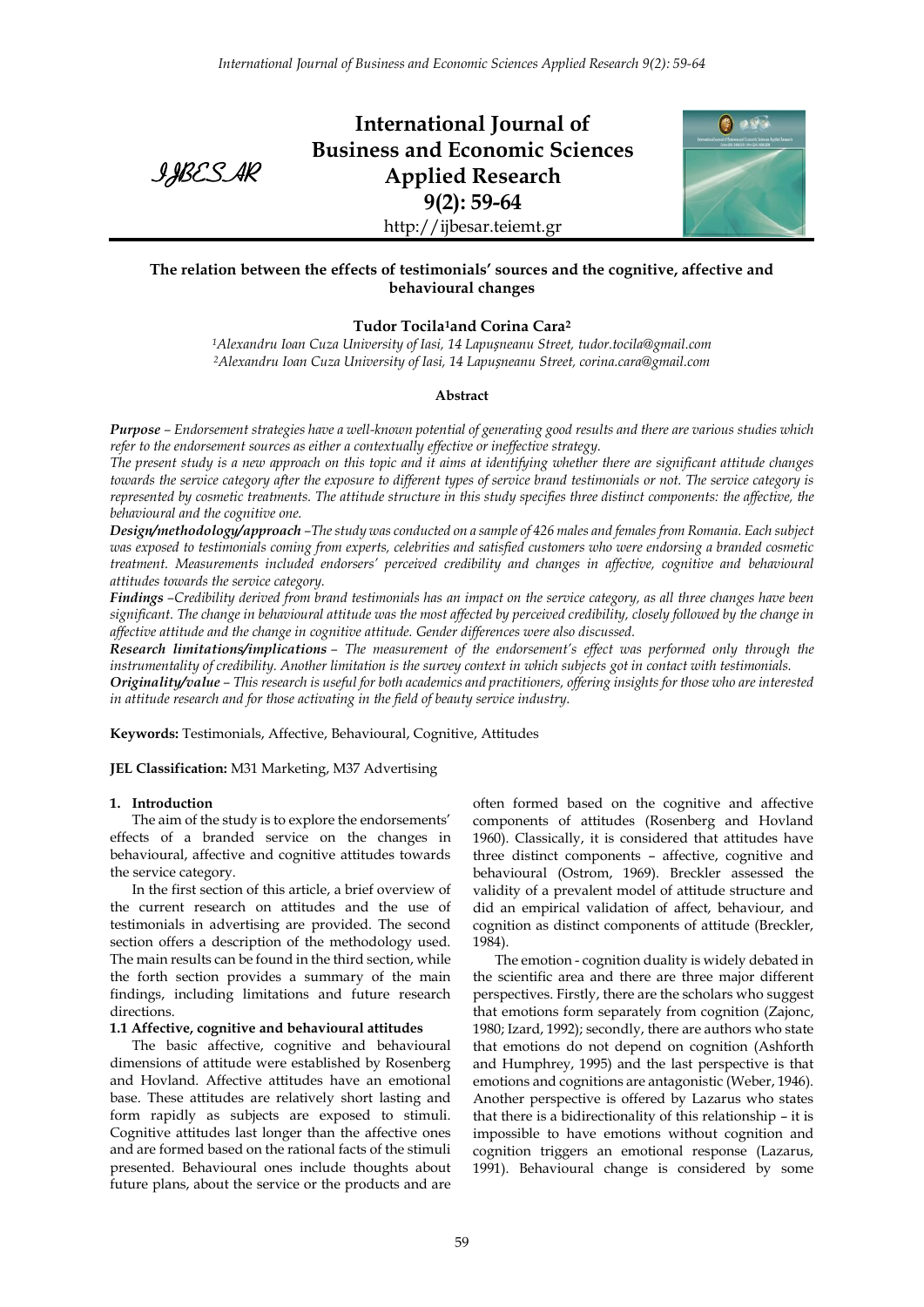authors to be the result of cognitive and affective changes of structure (KarkSmollan, 2006).

## **1.2 Testimonials**

Testimonials, long used in marketing communication, are considered to be impactful on audiences, being viewed as experience-based information (Hoch, 2002). The importance of the endorser's perceived credibility, in attitude changes, is highlighted in numerous studies. Since 1973, McGinnieshas examined the interactive effects of source credibility and the subjects' initial attitudes on persuasiveness (McGinnies, 1973). The existing literature suggests that an endorser's credibility significantly influences respondents' attitudinal and behavioural reactions. There are studies that claim that the effect of a third-party's endorsement, for instance a customer's testimonial, is stronger than the endorsement coming from a company spokesperson, as measured by perceived credibility of information (Howes and Sallot, 2013). Both effects are positive, but the one that was triggered by an external source was the most intense. Many researchers have demonstrated that endorsers, such as celebrities or customers, play significant roles in persuading consumers (Misra and Beatty, 1990; Gotlieb and Sarel, 1992). Particularly, when these spokespersons display credibility in the ads they endorse, they positively influence recipients' attitude towards the respective ads. (Yoon, Kim and Kim, 1998).

Braverman studied the differences between testimonials and persuasive information and conducted her work especially in the healthcare industry. She defines testimonials as scenes where the main characters tell stories of successful personal experiences and directly or indirectly encourage the public to follow their example (Braverman, 2008). Upon completion of the study, Braverman concluded that testimonials are convincing because they appeal to emotions and not only to rational thinking. It is easy for the public to identify with the main character of a testimonial even if he or she may not be the most reliable source of information. Braverman also concluded that the testimonial messages were well received by less involved participants (Braverman, 2008).

The message sent by a testimonial may be more persuasive, since the status of an uninvolved third party adds credibility to the statement (Wang, 2005). Wang's study showed that 64.9% of those exposed to an endorsement from a third party showed willingness to buy. He also illustrates that consumers will typically consult others and thus would reassess their own positions when a risk or potential risk occurs. Therefore, testimonials are not just convincing, but they can also help overcoming the problems related to perceived risks (Wang, 2005). Velour, Heuvelman and Verhagen have found that viewers are becoming more emotionally opened if the content enhances social interaction with others. Once viewers are emotionally open, they become more susceptible to mood and attitude changes. (Verleur, Heuvelman, Verhagen, 2011).

This study offers insights for practitioners activating in the field of beauty service industry. In this industry, advertising plays a vital role in attracting customers. Faced with increased competition, cosmetic treatment producers constantly strive to develop effective advertisements in order to promote their brands.

# **2. Methodology**

360 females and 66 males from Romania participated in an online survey. Initially, only the attitudes related to cosmetic treatments have been evaluated. Then, each subject was exposed to testimonials, in which experts, celebrities and satisfied customers recommended *Intraceuticals* – a branded cosmetic treatment (Intraceuticals, 2015).

There was a total number of12 testimonials. Two international and two Romanian celebrities were used for the celebrity endorsement strategy (Madonna, Justin Timberlake, Antonia and Andreea Marin). For the experts' endorsement, 2 dermatologists and 2 plastic surgeons were used, of which one was Canadian, one from the USA and 2 were Romanian. The typical satisfied consumer was represented by 3 females and one male, of different age groups. All testimonials were real – the respondents could very simply check them with a quick search on the Internet and were selected to minimalize the importance of the message, as we wanted to separate the effect from the source.

A pseudo-experimental method was used, as the subjects participated in an online survey. In the beginning, the initial affective, cognitive and behavioural attitudes towards the cosmetic treatments were measured. Afterwards, each subject was exposed to all three endorsement strategies. Then, the final attitudes were measured, along with the perceived credibility and demographics. Approximately 10 minutes were necessary for completing this online survey.

The endorsements' effects were measured by a Credibility scale with 12 items on a 9 point Likert scale. The scale was adapted from Ohanian and it integrated sincerity, honesty, trustworthiness and credibility (Ohanian, 1990). Behavioural attitudes towards the service category were measured by 3 items on a 9 point semantic differential scale (Would you have a cosmetic treatment in the next 4 months? *unlikely/likely*; Would you have a cosmetic treatment in the next 4 months? *definitely/not definitely*; Would you recommend a cosmetic treatment to a friend, regardless if you use it or not? *definitely /not definitely*). Affective attitudes were measured by 1 item on a 9 point semantic differential scale (What is your opinion on cosmetic treatments? *negative/positive*). Cognitive attitudes were measured by 2 items on a 9 point semantic differential scale (What is your opinion on cosmetic treatments? *not worth the money/worth the money, bad for the skin/good for the skin*). Initial and final attitudes (measured before and after the exposure to endorsement sources) were measured through cognitive, affective and behavioural attitudes. After the mean values have been calculated, changes in cognitive, affective and behavioural attitudes were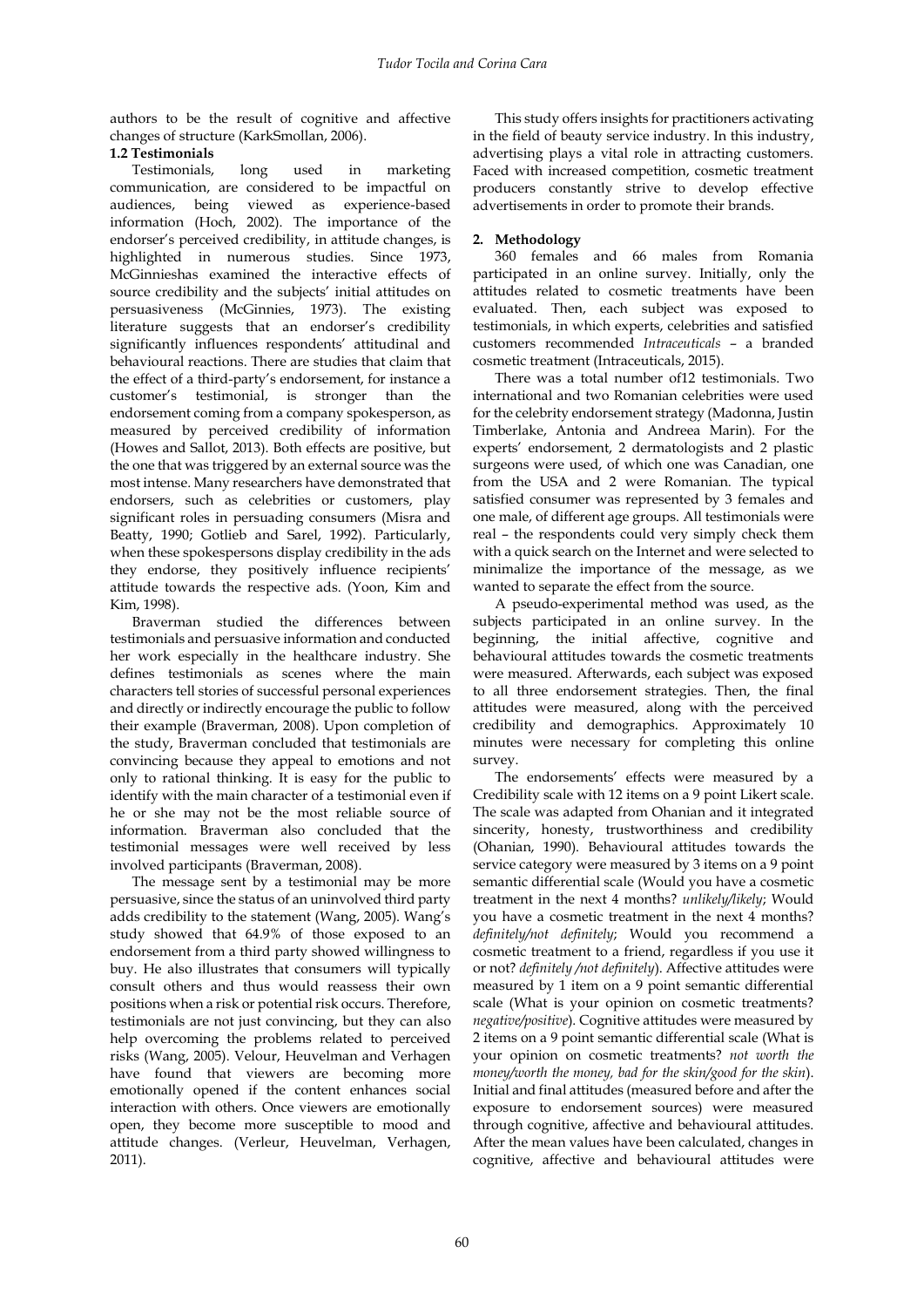computed by subtracting the initial score from the final one.

## **3. Analysis and Results**

Scales were found to be internally consistent, according to Cronbach's Alpha coefficient. For Credibility scale (12 items)  $\alpha$  = 0.969. For Initial cognitive attitudes (2 items)  $\alpha$  = 0.879, for Final cognitive attitudes (2 items)  $\alpha$  = 0.942, for Initial behavioural attitudes (3 items)  $\alpha$  = 0.975, for Final behavioural attitudes (3 items)  $\alpha$  = 0.915. Using a Wilcoxon test, it was concluded that the cognitive, affective and behavioural changes were significant (p = 0.000 for behavioural change,  $p = 0.005$  for affective change and  $p = 0.000$  for cognitive change).

As Table 1 indicates, most of the subjects (225/426) did not change their affective attitudes towards the service category, but positively changed their cognitive attitudes (255/426) and their behavioural attitudes (189/426). The mean rank for those who negatively changed their cognitive attitude is 132.17 and for those who positively changed it, the mean rank is 182.46. The mean rank for those who negatively changed their affective attitude is 100.20 and for those who positively changed it, the mean rank is 102.29. The mean rank for those who negatively changed their behavioural attitude is 149.66 and for those who positively changed it, the mean rank is 156.71.

|                                                     |                       | 1 N | witah inglin |
|-----------------------------------------------------|-----------------------|-----|--------------|
| Final behavioural - Initial                         | Negative Ranks        | 118 | 149.66       |
| behavioural attitudes                               | <b>Positive Ranks</b> | 189 | 156.71       |
|                                                     | Ties                  | 119 |              |
|                                                     | Total                 | 426 |              |
| affective - Initial<br>Final<br>affective attitudes | Negative Ranks        | 124 | 100.20       |
|                                                     | <b>Positive Ranks</b> | 77  | 102.29       |
|                                                     | <b>Ties</b>           | 225 |              |
|                                                     | Total                 | 426 |              |
| Final cognitive - Initial                           | Negative Ranks        | 84  | 132.17       |
| cognitive attitudes                                 | <b>Positive Ranks</b> | 255 | 182.46       |
|                                                     | <b>Ties</b>           | 87  |              |
|                                                     | Total                 | 426 |              |

**Table 1: Ranks for changes in behavioural, affective and cognitive attitudes** N Mean Rank

Through a Mann – Whitney Test, significant differences (p < 0.05) were observed only regarding the initial and the final behavioural attitudes between male and female respondents. Depending on the respondent's gender, there are no significant differences for behavioural change. While the mean rank for female respondents' initial behavioural attitudes was 222.71, for male respondents' was 163.24. It was similar for the final behavioural attitudes (221.84 and 168.00).

Both initial and final affective attitudes ranks are higher for women (216.35 compared to 197.95 and 217.96 compared to 189.17), although the difference is significant only for the change (p < 0.05). Men scored higher in affective change (242.21 compared to 208.24) and the difference is significant ( $p = 0.037$ ).

Females have higher scores regarding initial and final cognitive attitudes towards the service category (222.71 compared to 163.24 and 219.17 compared to 182.59) and the differences are significant ( $p < 0.05$ ). Also significant is the difference between genders as for the cognitive change  $(p = 0.046)$  and males scored higher (241.15 compared to 208.43). The demographic variable *Age* did not significantly influence any of the attitudes.

Non parametrical correlations were calculated using Spearman's rho coefficients. Credibility has a weak correlation with all the changes (Cohen's effect size - 0.10 small, 0.30 moderate, 0.50 large) (Cohen, 1988). The behavioural change ( $rs = 0.203$ ,  $p < 0.05$ ) has the strongest link, it follows the affective change ( $rs =$ 0.190,  $p < 0.05$ ) and the cognitive change (rs = 0.161, p <0.05) – see Table 2.

**Table 2: Correlations between perceived credibility and changes in behavioural, affective and cognitive attitudes**

|             |                 | Behavioural | Affective | Cognitive<br>change |
|-------------|-----------------|-------------|-----------|---------------------|
|             |                 | change      | change    |                     |
| Credibility | Correlation     | .203        | .190      | .161                |
|             | Coefficient     |             |           |                     |
|             | Sig. (2-tailed) | .000        | .000      | .001                |
|             |                 | 426         | 426       | 426                 |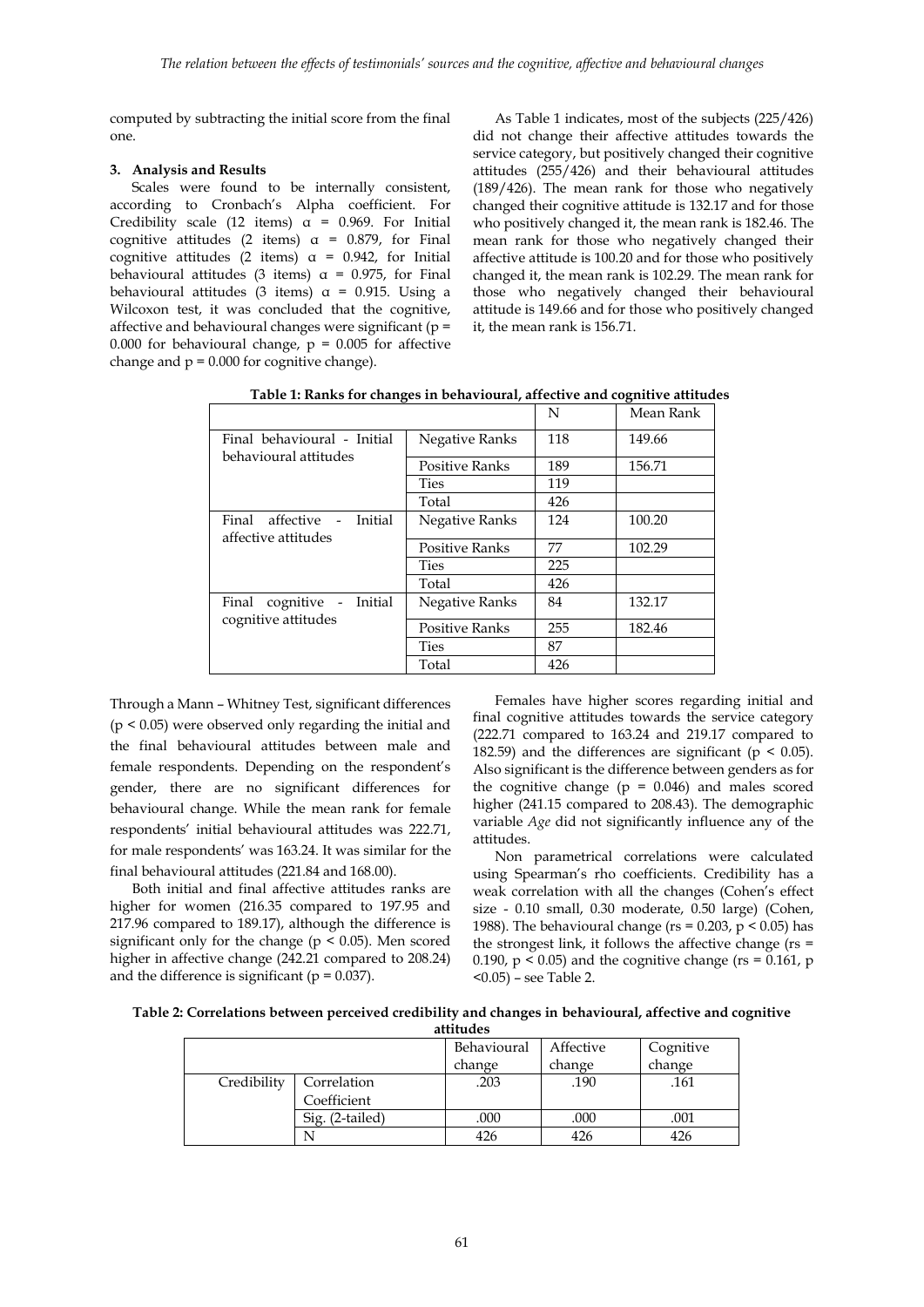As Table 3 illustrates, from 426 respondents, 118 negatively changed their behavioural attitudes, 119 did not change their behavioural attitudes at all and 189 positively changed their behavioural attitudes.

For those who positively changed their behavioural attitudes there is a moderate correlation between behavioural change and perceived credibility  $(r_s =$  0.349). For those who negatively changed their behavioural attitudes there is a weak correlation between credibility and behavioural change ( $r_s$  = 0.232). The endorsers' perceived credibility had a larger effect on those who positively changed their behavioural attitude.

| according to how the behavioural attitude changed |            |             |                 |             |        |  |
|---------------------------------------------------|------------|-------------|-----------------|-------------|--------|--|
| Neg/Neut/PosBehavioural change                    |            |             | Credibility     | Behavioural |        |  |
|                                                   |            |             |                 |             | change |  |
| Negative                                          | Spearman's | Credibility | Correlation     | 1.000       | .232   |  |
|                                                   | rho        |             | Coefficient     |             |        |  |
|                                                   |            |             | Sig. (2-tailed) | ٠           | .011   |  |
|                                                   |            |             | N               | 118         | 118    |  |
| Neutral                                           | Spearman's | Credibility | Correlation     | 1.000       |        |  |
|                                                   | rho        |             | Coefficient     |             |        |  |
|                                                   |            |             | Sig. (2-tailed) |             |        |  |
|                                                   |            |             | N               | 119         | 119    |  |
| Positive                                          | Spearman's | Credibility | Correlation     | 1.000       | .349   |  |
|                                                   | rho        |             | Coefficient     |             |        |  |
|                                                   |            |             | Sig. (2-tailed) |             | .000   |  |
|                                                   |            |             | N               | 189         | 189    |  |

**Table 3: Correlations between credibility and changes in attitude**

From 426 respondents, 64 negatively changed their affective attitudes, 116 did not change their affective attitudes at all and 246 positively changed their affective attitudes.

For those who positively changed their affective attitudes there is a weak correlation between affective change and perceived credibility ( $r_s = 0.267$ ). The endorsers' perceived credibility had an effect on those who positively changed their affective attitude. There is no correlation between credibility and affective change for those who negatively changed their affective attitudes (see Table 4).

| Table 4: Correlations between credibility and changes in attitude according to how the affective attitude |  |  |
|-----------------------------------------------------------------------------------------------------------|--|--|
|-----------------------------------------------------------------------------------------------------------|--|--|

| Neg/Neut/Pos Affective change |                                     |  | Credibility                    | Affective |        |
|-------------------------------|-------------------------------------|--|--------------------------------|-----------|--------|
|                               |                                     |  |                                |           | change |
|                               |                                     |  | Correlation Coefficient        | 1.000     | .237   |
|                               | Negative Spearman's rho Credibility |  | Sig. (2-tailed)                |           | .060   |
|                               |                                     |  | N                              | 64        | 64     |
|                               |                                     |  | <b>Correlation Coefficient</b> | 1.000     | ٠      |
| Neutral                       | Spearman's rho Credibility          |  | Sig. (2-tailed)                |           | ٠      |
|                               |                                     |  |                                | 116       | 116    |
|                               |                                     |  | <b>Correlation Coefficient</b> | 1.000     | .267   |
| Positive                      | Spearman's rho Credibility          |  | Sig. (2-tailed)                |           | .000   |
|                               |                                     |  | N                              | 246       | 246    |

As Table 5 illustrates, from 426 respondents, 84 negatively changed their cognitive attitudes, 87 did not change their cognitive attitudes at all and 255 positively changed their cognitive attitudes.

For those who positively changed their cognitive attitudes there is a weak correlation between cognitive change and perceived credibility ( $r_s = 0.209$ ). The endorsers' perceived credibility had an effect on those who positively changed their cognitive attitude. There is no correlation between credibility and cognitive change for those who negatively changed their cognitive attitudes.

**Table 5: Correlations between credibility and changes in attitude according to how the cognitive attitude changed**

| Neg/Neut/Pos Cognitive change |                          |  | Credibility     | Cognitive |        |
|-------------------------------|--------------------------|--|-----------------|-----------|--------|
|                               |                          |  |                 |           | change |
| Negative                      | Spearman's   Credibility |  | Correlation     | 1.000     | .119   |
|                               | rho                      |  | Coefficient     |           |        |
|                               |                          |  | Sig. (2-tailed) |           | 282    |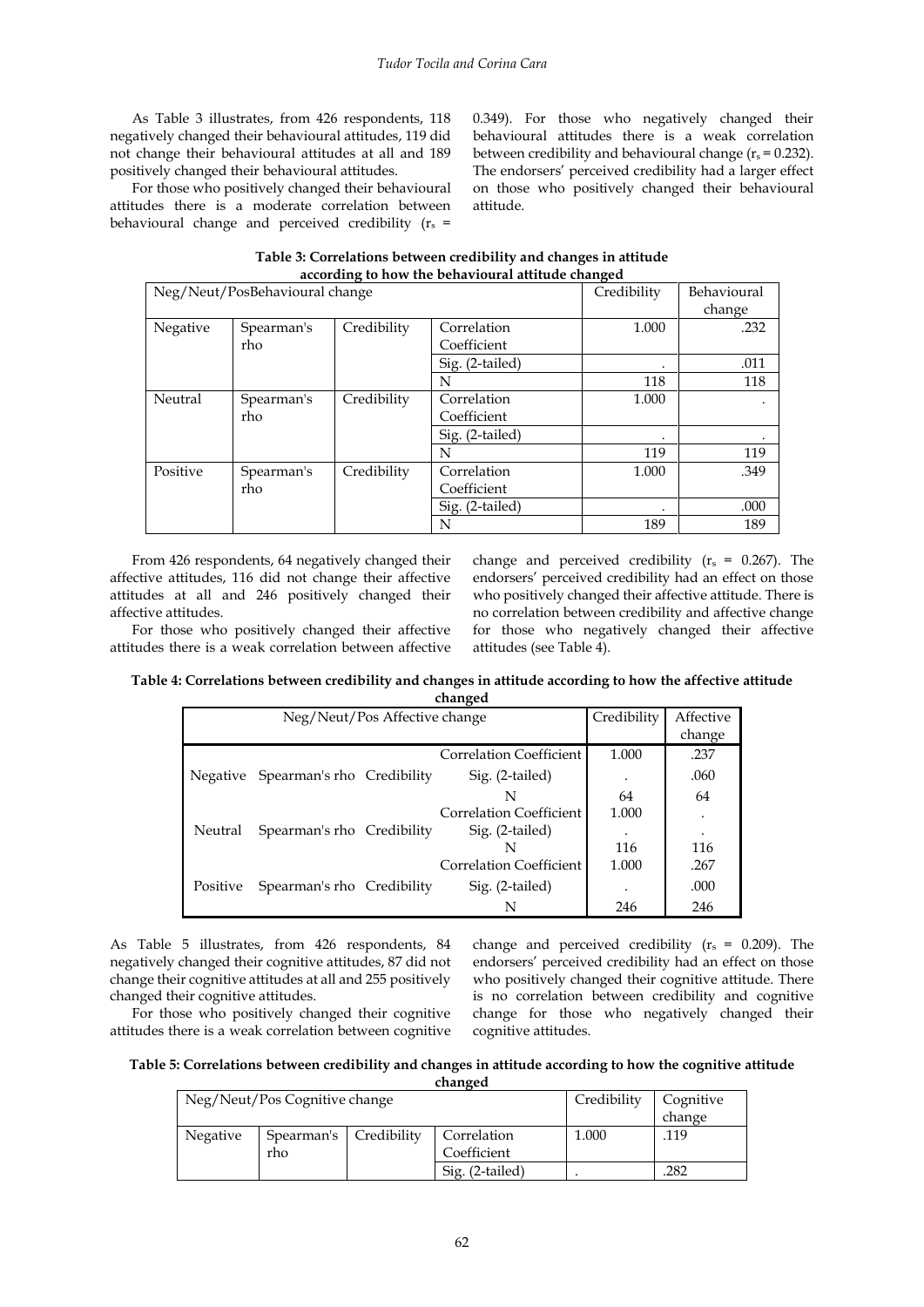|          |            |             | N               | 84    | 84   |
|----------|------------|-------------|-----------------|-------|------|
| Neutral  | Spearman's | Credibility | Correlation     | 1.000 |      |
|          | rho        |             | Coefficient     |       |      |
|          |            |             | Sig. (2-tailed) |       |      |
|          |            |             |                 | 87    | 87   |
| Positive | Spearman's | Credibility | Correlation     | 1.000 | .209 |
|          | rho        |             | Coefficient     |       |      |
|          |            |             | Sig. (2-tailed) |       | .001 |
|          |            |             |                 | 255   | 255  |

## **4. Conclusions and discussions**

Although there are various studies that link the source credibility to positive changes in attitudes (Hovland and Weiss, 1951; Harmon and Coney, 1982; Pornpitakpan, 2004), there is not a focus on the effects of a specific ad towards the perceptions of the whole category.

The changes in affective, cognitive and behavioural attitudes were significant, thus credibility derived from brand testimonials has effects on the whole service category. All three changes were positive and while the behavioural and affective attitudes were just slightly changed, the cognitive attitudes considerably improved.

This could mean that a strong endorsement strategy for one brand would benefit the entire category in terms of rational reasons for buying. In this particular case of cosmetic treatments, the data suggest that the exposure to the testimonials of one brand could induce the idea of health benefits and reasonable expense towards all the cosmetic treatments on the market. This is an interesting finding for the beauty industry and it implies that the vendors could collaborate if a change in the perception of the services they sell is needed.

There are also other important dimensions of endorsement, besides credibility, that could explain the changes in attitude, especially the change in the attitudinal cognitive component. Therefore, a limitation of this research is the measurement of the endorsement's effect only by the instrumentality of credibility. At the same time, even though measures have been taken in this regard, there could be other components of testimonials which could influence the changing in attitude besides the sources of endorsement. Future research could investigate the relation between changes in attitudes and perceived credibility of endorsers in other context or using other stimuli than testimonials. Another limitation is the survey context in which subjects got in contact with testimonials.

For the subjects that positively changed their affective and cognitive attitudes there is a link between perceived credibility and these changes, while for those who negatively changed their affective and cognitive attitudes, such a link could not be identified. Therefore, once again, credibility appears as an important factor when a change in attitudes is desirable.

For the respondents that negatively changed their behavioural attitude there is a weak correlation between change and perceived credibility, but there is a moderate correlation between change and perceived credibility for those who positively changed their

behavioural attitude. Therefore, perceived credibility generally improves all three components of attitude and it is mostly connected with the behavioural one.

There were significant gender differences regarding the behavioural and cognitive attitudes, and females have higher scores. This was predictable bearing in mind the nature of the service. However, there were significant gender differences regarding the cognitive and affective changes and men scored higher in both situations. Females know more about cosmetic treatments and have more experience in using these types of services. Males have considerably less knowledge and experience in this area, but they are likely to easily change their cognitive and affective attitudes towards the service category, than females. There were no significant differences between genders and age regarding perceived credibility. The subjects' age did not significantly influence any of the attitude components.

The links between perceived credibility and changes in attitudes revealed that endorsers' credibility affects all three changes, the most affected being the change in behavioural attitude followed by the change in affective attitude and the change in cognitive attitude. This means that when a company wants to increase sales and the word of mouth, a greater effort has to be put in an extensive research on the credibility of the endorsers that will take part in the campaign.

### **Acknowledgement**

This work was co-financed from the European Social Fund through Sectorial Operational Programme Human Resources Development 2007-2013, project number POSDRU/187/1.5/S/155656 "Help for doctoral researchers in economic sciences in Romania".

### **References**

- Ashforth, B.E. and Humphrey, R.H., 1995, 'Emotion in the workplace: a reappraisal', *Human Relations*, 48, 2, pp. 97–125.
- Braverman, J., 2008, 'Testimonials versus informational persuasive messages: The moderating effect of delivery mode and personal involvement', *Communication Research*, 35, 5, pp. 666-694.
- Breckler, S. J., 1984, 'Empirical validation of affect, behavior, and cognition as distinct components of attitude', *Journal of personality and social psychology*, 47, 6, 1191.
- Cohen, J., 1988, 'Set correlation and contingency tables', *Applied Psychological Measurement*, 12, 4, pp. 425-434.